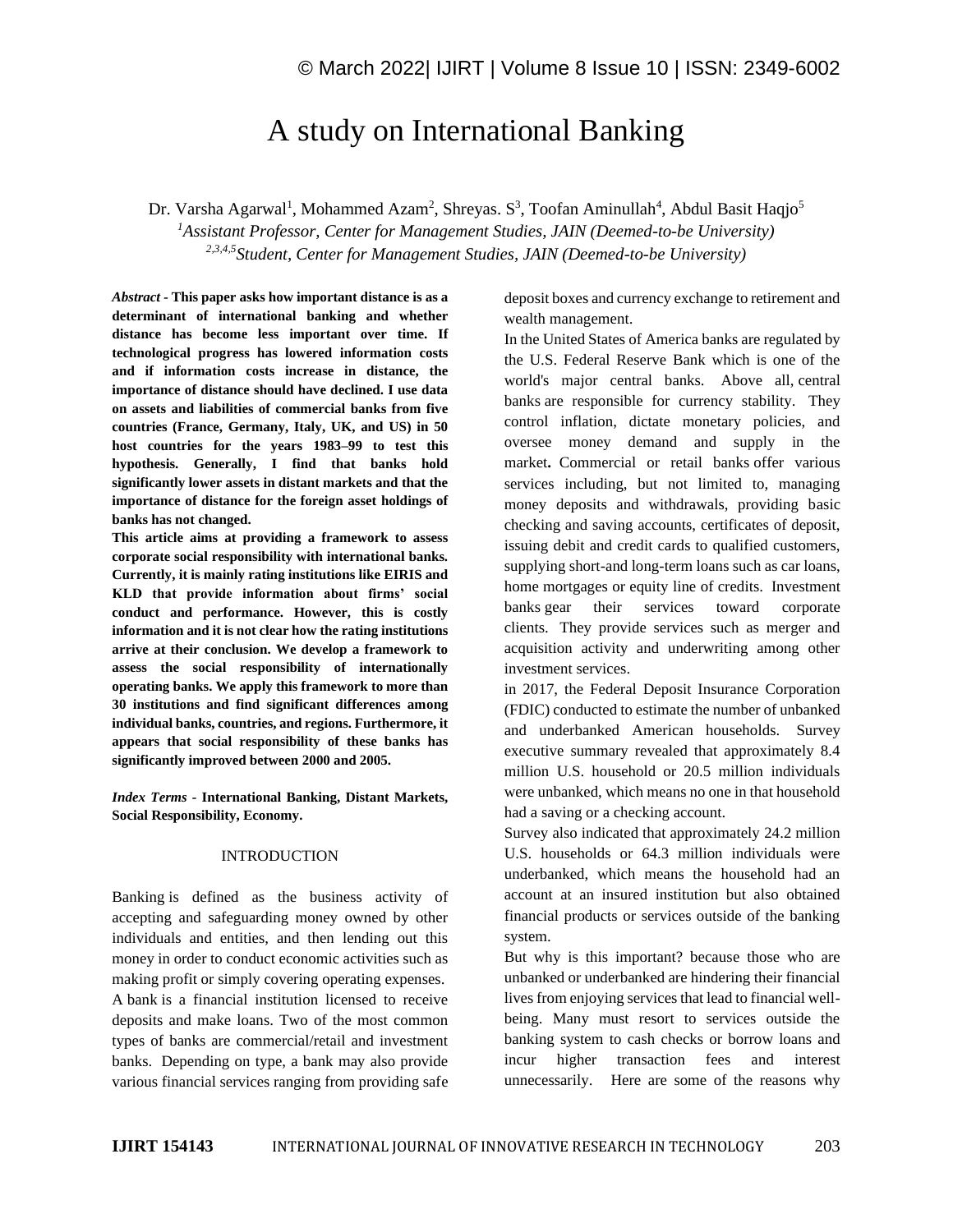banking tops the list of pillars required in financial literacy.

## DEFINITIONS

Dani Arbuckle **"**In the most basic sense, international banking is any type of banking that takes place across international borders. It's an old practice that originated in the Renaissance as lenders loaned money to foreign kings. In the contemporary world, it's used by individuals and companies seeking favourable banking conditions in a global marketplace"

According to the Bank for International Settlements' Committee on the Global Financial System, international banking is when a bank headquartered in one country extends credit to residents of another country -- for example, when a Canadian bank lends money to Americans. According to Eric Philip Davis, a senior researcher at the National Institute of Economic and Social Research in the United Kingdom, it also includes domestic loans made in foreign currencies, as when an American bank issues a loan to an American resident in euros, rather than U.S. dollars. Davis also includes deposits made to foreign banks, as when an American keeps money in a bank in Switzerland or the Bahamas.

Tonya Whitaker "There are quite a few phone service providers in North Carolina, each one offering plans geared toward a particular customer set. The plan structures, as well as the rates of these providers, vary greatly. Most national providers offer North Carolina cellular users' family and individual plans. While national providers tend to be the most popular, there are also some lesser-known local options available for cellular service in North Carolina."

#### REVIEW OF LITERATURE

#### Challenges of International Banking

The ability to see and predict demand is one of the key challenges facing trade finance today. To rise to this challenge, banks must consider new solutions based on better market knowledge and knowing your customer expertise as well as releasing key professionals from constraints of location. International trade relies as much as on smooth crossborder financing as on the smooth cross-border flow of goods

As importers and exporters become more sophisticated in their demands, they will give their trade business to banks that can work within multiple time zones and currencies that have on the-ground experience of their markets and counterparts and have expertise to pull these offerings together in one seamless transaction.

Asked what they look for when choosing a bank for their financing needs, importers and exporters increasingly cite one key factor (sometimes about price)-market knowledge. Knowing your customer means understanding its business from a global perspective. That means an awareness of how a production slow-down in China impacts its African operations, how a hurricane in the US affects its shipping orders, and how legislative change in Eastern Europe affects the enforceability of its contracts.

## Rules and Regulations Related to International Banking

The business activities which banks carry out beyond national borders can be conducted in various ways. In choosing between them, various different variables may have an influence-for example legislative requirements in the foreign country concerned and/or in the home country, or the individual business objectives of the concerned.

Banks operating in the United States and in most other countries must contend with heavy regulations, rules enforced by federal and state agencies governing their operations, service offerings, and the manner in which they grow and expand their facilities to better serve the public.

No new bank can enter the industry in the United States and in most other countries as well, without government approval. The types of deposits and other financial instruments banks sell to the public to raise funds must be authorized by each bank's principal regulatory agency. The quality of a bank's loans and investments and the adequacy of its capital are carefully reviewed by bank examiners. When a bank, seeks to expand by constructing a new building, merging with another bank, setting up a branch office, or acquiring or starting a non-bank business, regulatory approval must first be obtained. Finally, a bank's owners cannot even choose to close its doors and leave the industry unless they obtain explicit approval from the government agency that granted each bank's original charter of incorporation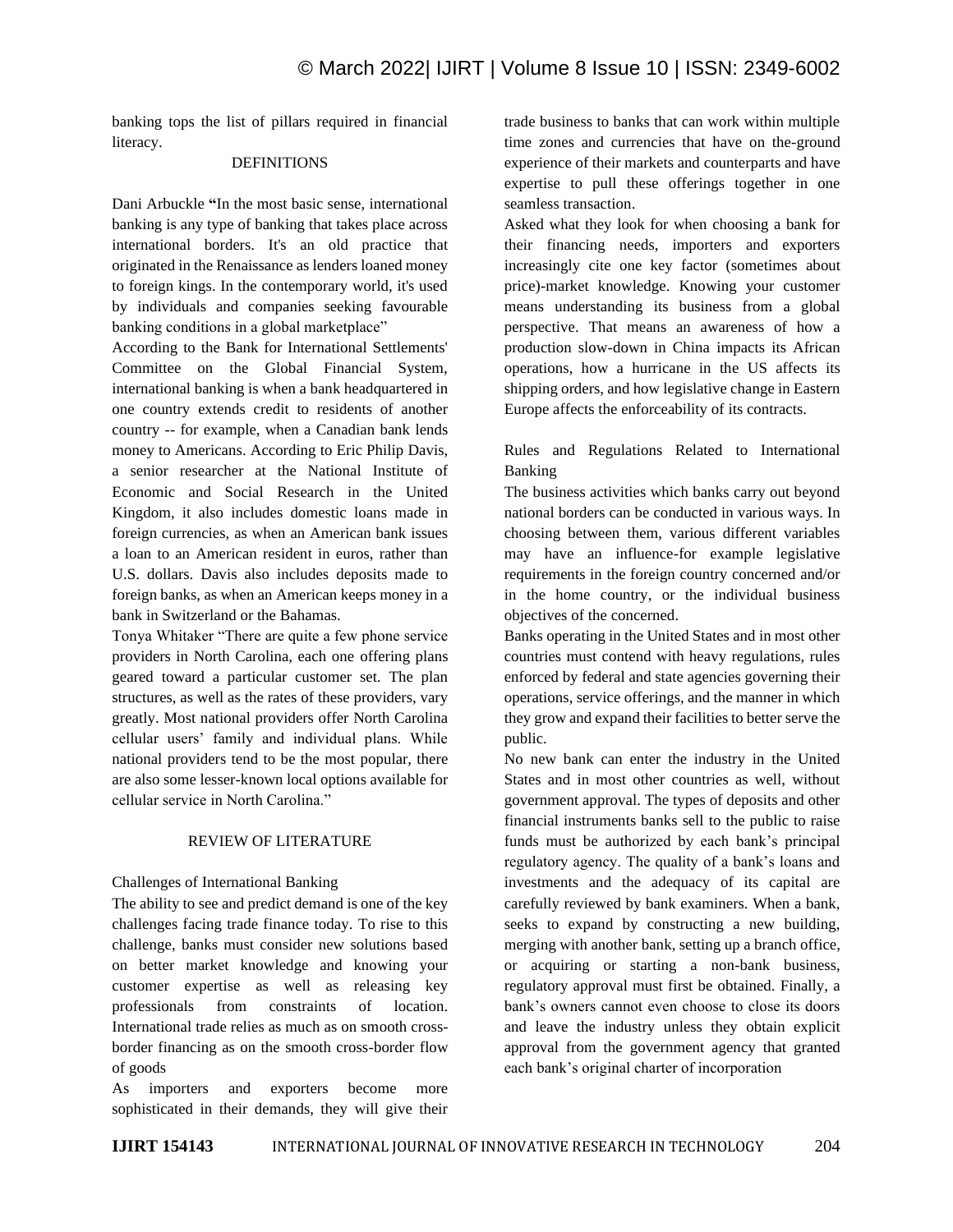The Principal Reasons Banks are Subject to Government Regulation

- To protect the safety of the public's savings.
- To control the supply of money and credit in order to achieve a nation's broad economic goals (such as high employment and low inflation).
- To ensure equal opportunity and fairness in the public's access to credit and other vital financial services.
- To avoid concentrations of financial power in the hands of a few individuals and institutions.

#### RESEARCH METHODOLOGY

The major problem sited by the respondents is the lack of good communication system between different government bodies. The communication problem between this government bodies create inconvenience for the customer to process their timely. Some of the major government bodies that lack a good communication system are National Bank of Ethiopia, Ethiopian Customs Authority, Ministry of Trade and Industry and Ethiopian Quality and Standard Authority. This communication problem could create a major problem when one government body design and disseminates procedures and rules the other government body could override this procedure and rules.

It has been established that one of the major issues of concern in the growth of international banking is risk. International banking has had over a century to evolve and for a major part of that period, institutions and regulators collected information and made analysis; scholars and other analysts drew models and came up with conclusions of the behaviour of international banking. They came up with game theory models that showed the risks that were eminent in international banking as well as those risks that were considered very unlikely to materialize. Banks across the world functioned within these analyses and flourished. However, just like other industries were developing in the 21st century, so was international banking. Situations that were thought improbable started occurring with risks increasing for financial institutions around the world; even the unimagined risks started to develop.

Another challenge in international banking operations considered by the respondents is the UN and USA trade sanction. These sanctions are designed to prohibit business communication with specified countries that are considered as deviants with one or another reason. The UN sanction prohibits any banking communication with in the sanctioned countries. So that any transactions related to this countries is illegal and should be avoided in whatever conditions. The sanction imposed by USA mainly focus on business relation of its own banks to the sanctioned countries. The USA restricts any money transfer through its bank to the sanctioned countries .since the USA is the widest banking network in the world, a USA sanction means a big challenge both for the remitter of money and the receiver of money around the world.

New risks have been developing in the international banking scene. Traditionally, the one major risk associated with banking was credit risk, which is the risk that borrowers will be unable to pay back their loans, thus creating liquidity crisis in the banking system. Apart from credit risks other risks thought to be highly unlikely have now become a reality (ATIK, 2009). New operational risks such as fraud and theft have put financial institutions at risk of failing. These new risks have been instigate

Banking risks are mostly mitigated against by the reserves and even derivatives, however, extreme situations are responsible for causing banking crisis all over the world. It is important, therefore, for banks to continuously analyse their risks and develop new ways of mitigating them.

The other point raised by the respondents is the lack of international communication system within the organization. Since the international banking services is based on detailed contractual agreements and documents communicating this documents using modern communications application within the organization reduce the time and cost related to the manual processing of the documents .The absence of modern communication system within the organization is also a problem for the customers; it forces them to wait for longer time until their order is processed manually at various level, that could have be processed at one point with the help of modern communication system within the organization.

## DATA ANALYSIS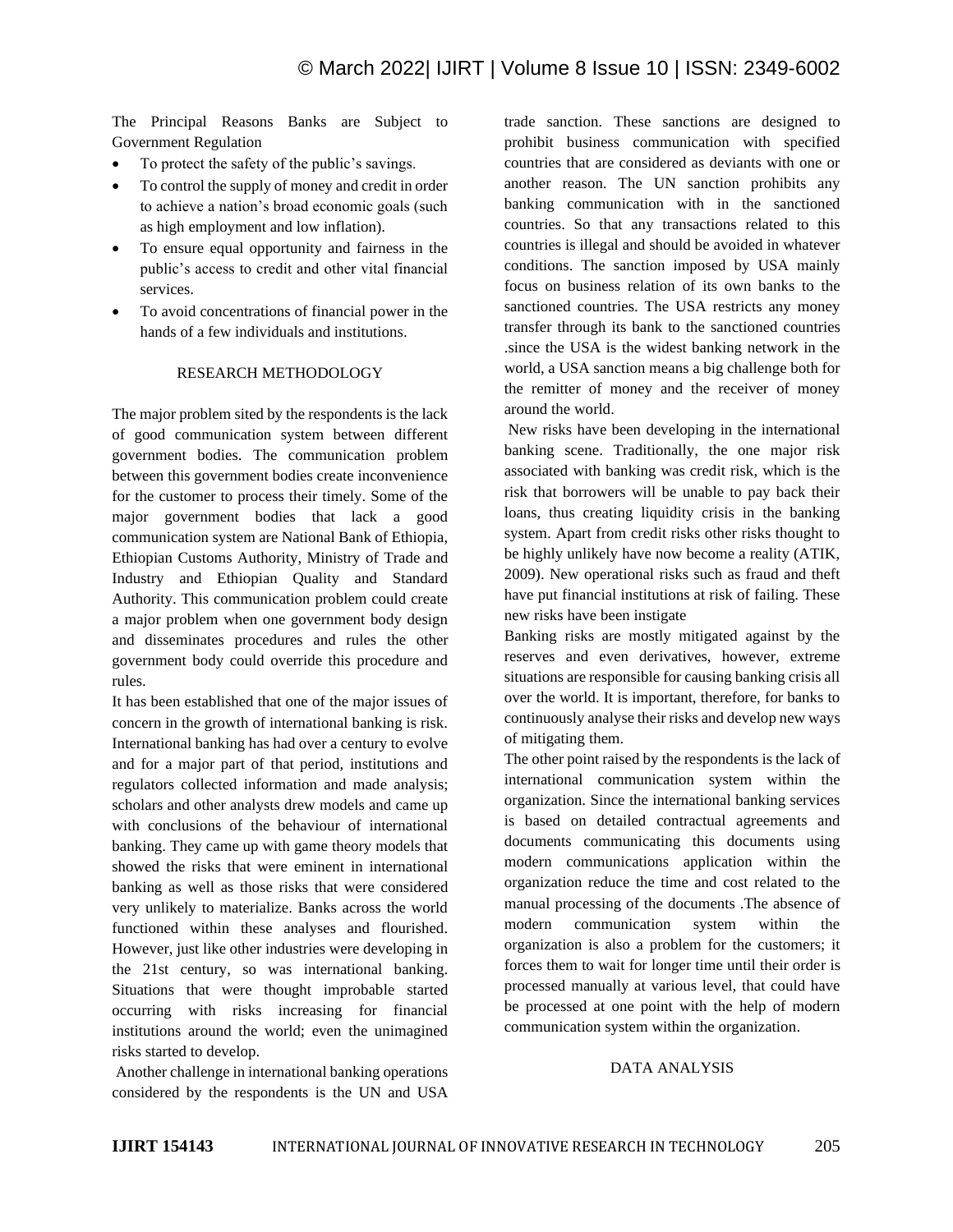Foreign banks play a relatively minor role in the Indian economy, as reiterated in Global Development Finance 2008, an annual publication from the World Bank. This fact is relevant right now for two reasons. First, the Reserve Bank of India is likely to open up the Indian banking market further in April, or around 300 days from now. Two, the global credit crisis has shown how problems in Western banks can reverberate through financial systems in emerging markets.

The advantages of greater foreign bank participation are clear: They tend to increase the efficiency of the local banking system, bring in more sophisticated financial services and have the ability to nurse weak banks back to health. That underlies the case for greater freedom for foreign banks. The credit crisis has brought the dark underside into focus. Global banks that boast of the best practices in the way they allocate capital and manage risks are also prone to make elementary mistakes, partly because of the imperfect nature of regulations and partly because bankers have perverse incentives to be loose with other people's money.

The main contention—that foreign banks account for just 5% of India's loan market—is misleading. Local banks have been on a borrowing spree abroad. They raised more than \$12 billion between 2003 and 2006, which is one reason that India could support credit growth of 28.1% despite the fact that deposits grew at only 18.5%.



Issuance of International Bank Guarantee

| Answer            | Yes | No  | Total |
|-------------------|-----|-----|-------|
| No of respondents | 24  |     | 35    |
| Percentage        | 69% | 31% | 100\% |

The above data is filled by United Bank employees who have a direct relationship with international bank

guarantee service and their customers. The total respondents are thirty five. The 24 (69%) employees or respondents believe that the service given by the bank under the international bank guarantee is satisfactory. However, the remaining eleven (31%) respondents doubt the service given under international bank guarantee is satisfactory. In other words, they believe that the service is unsatisfactory for their customers.

#### Import Financing Capacity

| Answer                   | ves | No  | total |
|--------------------------|-----|-----|-------|
| <b>NO. OF RESPONDENT</b> | າາ  | 10  | 33    |
| Percentage               | 70% | 30% | 100%  |

As indicated in this table, 23 of the respondents (70%) said the import financing capacity of United Bank is sufficient for customers. The 10 respondents (36%) who said the import financing capacity of the bank is not sufficient for customers suggested a few reasons, which are categorized as follows:

- a) Because of the focus on export financing, the capacity of import financing is not sufficient.
- b) Even if the bank can expand its capacity, this is difficult because of authorization problem by government

Challenges on work unit

| Answer           | ves | No  | total |
|------------------|-----|-----|-------|
| No of respondent | 29% | 5%  | 34%   |
| Percentage       | 85% | 15% | 100%  |

Among the respondents 29 (85%), feel that their work unit is facing challenges with regard to international banking operations, the rest of the respondents five in number (15%) feels that their work unit is not facing any international banking challenges. Specifically, 21 of the respondents (62%) feels that some regulations designed by the National Bank of Ethiopia are their major challenges, 9 of the respondents ( 26%) feel that the regulation designed by some government bodies create more challenges, 2 of the respondents ( 6%) feels that, of all the regulations, the most challenging one are designed by the commercial banks, the remaining 2 ( 6%) of the respondents feel that internal regulations by the bank are the main challenges for international banking operations.

#### FINDINGS AND CONCLUSION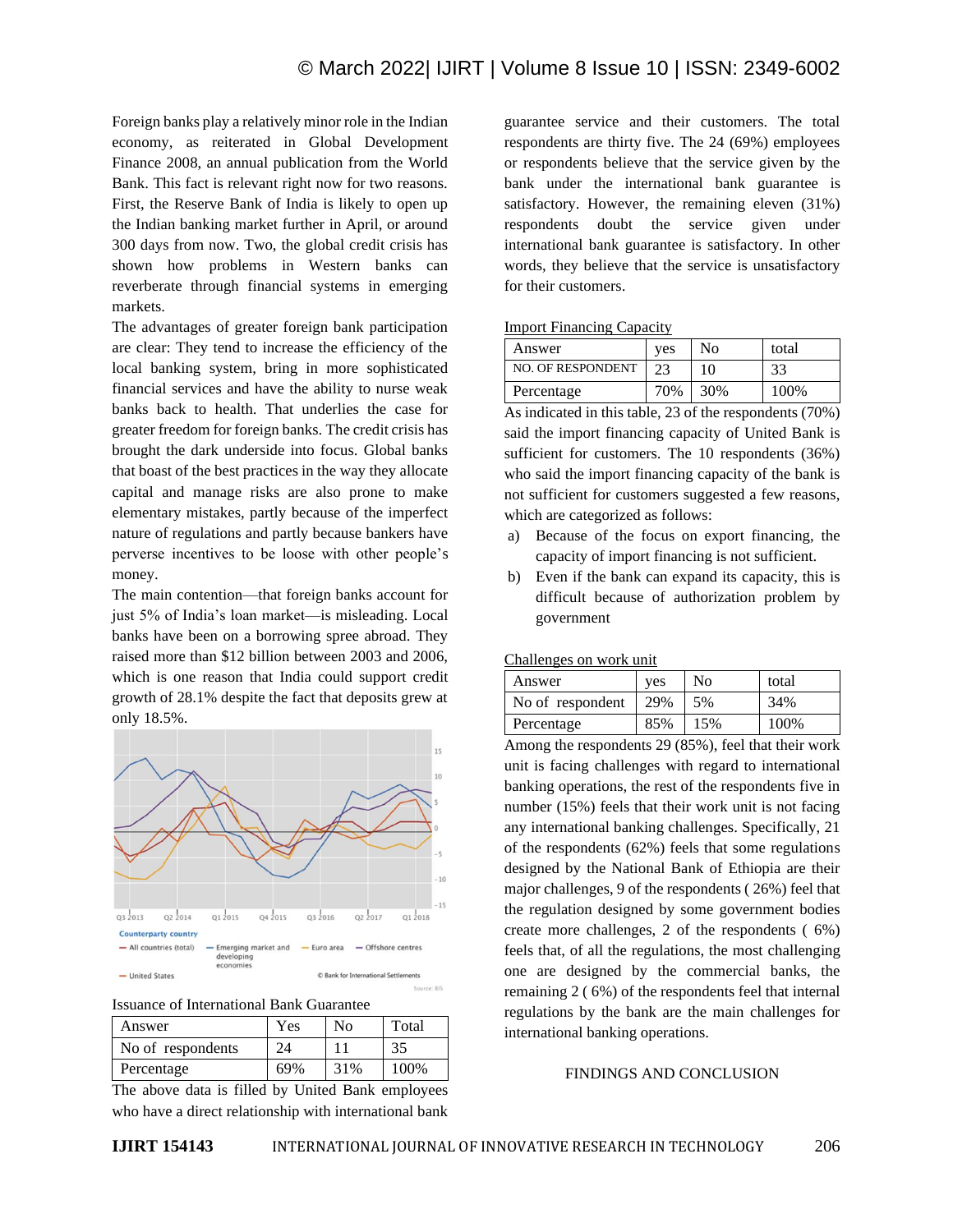Scope of International banking

International banking consists of the provision of banking services to non-residents and to residents in foreign currencies from offices located in the home country, as well as proprietary trading and on behalf of customers, without establishing a foreign presence. International banks offer a full range of services that seek to accommodate and facilitate diverse banking activities. International banks are equipped with advanced automated facilities that enable customers to bank freely and perform diverse transactions via online . Online banking as part of international banking services convert regular international bank accounts into internationally accessible accounts, whether they are current, corporate, personal or private banking accounts. These accounts can be conveniently consulted in the privacy of one's home and transactions can be made without hindrances in business operations. In addition to international loans and deposit placements, international banks may periodically allocate capital, through international capital markets, to investments such as foreign debt securities or debentures. Banks use the international capital markets to invest funds at a competitive advantage to lending.

The scope of international banking activities Multinational Banking Corporation Operate a range of facilities

- International department in their home office
- Full service branch office in foreign market
- Shall branches on offshore island
- Representative offices
- Edge act and agreement corporations
- International banking facilities (IBFS)

## **CONCLUSIONS**

International Banking is a process that involves banks dealing with money and credit between different countries across the political boundaries. It is also known as Foreign/ Offshore Banking. In another words, International Banking involves banking activities that cross national frontiers.

Globalization and growing economies around the world have led to the development of international banking facility. The world is now a marketplace and each business wants to exploit it. Geographical boundaries are no more a concern. With access to technology, banking facilities.

A bank account is not only about saving money, it's also about managing money. Opening an account is a smart move \_ it means that u can access a service that help you control your money and which may help you borrow at some time in the future, if you need to do so. International banks also make it easier for a company with an international presence to do business around the world.

Banks play very important roles in the economic development of nations as they, to A large extent, wield control over the supply of money in circulation and are the main stimuli of economic progress.

Banks are the life-blood of modern economy. They help in mobilizing the nation's saving and on the other hand, they channelize these saving into high investment priorities.

Banks play very important roles in the economic development of nations as they, to a large extent, wield control over the supply of money in circulation and are the main stimuli of economic progress.

Banks play very important roles in the economic development of nations as they, to a large extent, wield control over the supply of money in circulation and are the main stimuli of.

## **REFERENCES**

- [1] Aliber, R. Z. (1984). International banking: a survey. *Journal of Money, Credit and Banking*, *16*(4), 661-678.
- [2] Heinkel, R. L., & Levi, M. D. (1992). The structure of international banking. *Journal of International Money and Finance*,*11*(3), 251-272.
- [3] Kerl, C., & Koch, C. (2015). International Banking and liquidity risk transmission: Evidence from Germany. *IMF Economic Review*, *63*(3), 496-514.
- [4] Avdjiev, S., Giudici, P., & Spelta, A. (2019). Measuring contagion risk in international banking.*Journal of Financial Stability*, *42*, 36-51.
- [5] Buch, C., & Goldberg, L. S. (2021). Complexity and Riskiness of Banking Organizations: Evidence from the International Banking Research Network. *FRB of New York Staff Report*, (966).